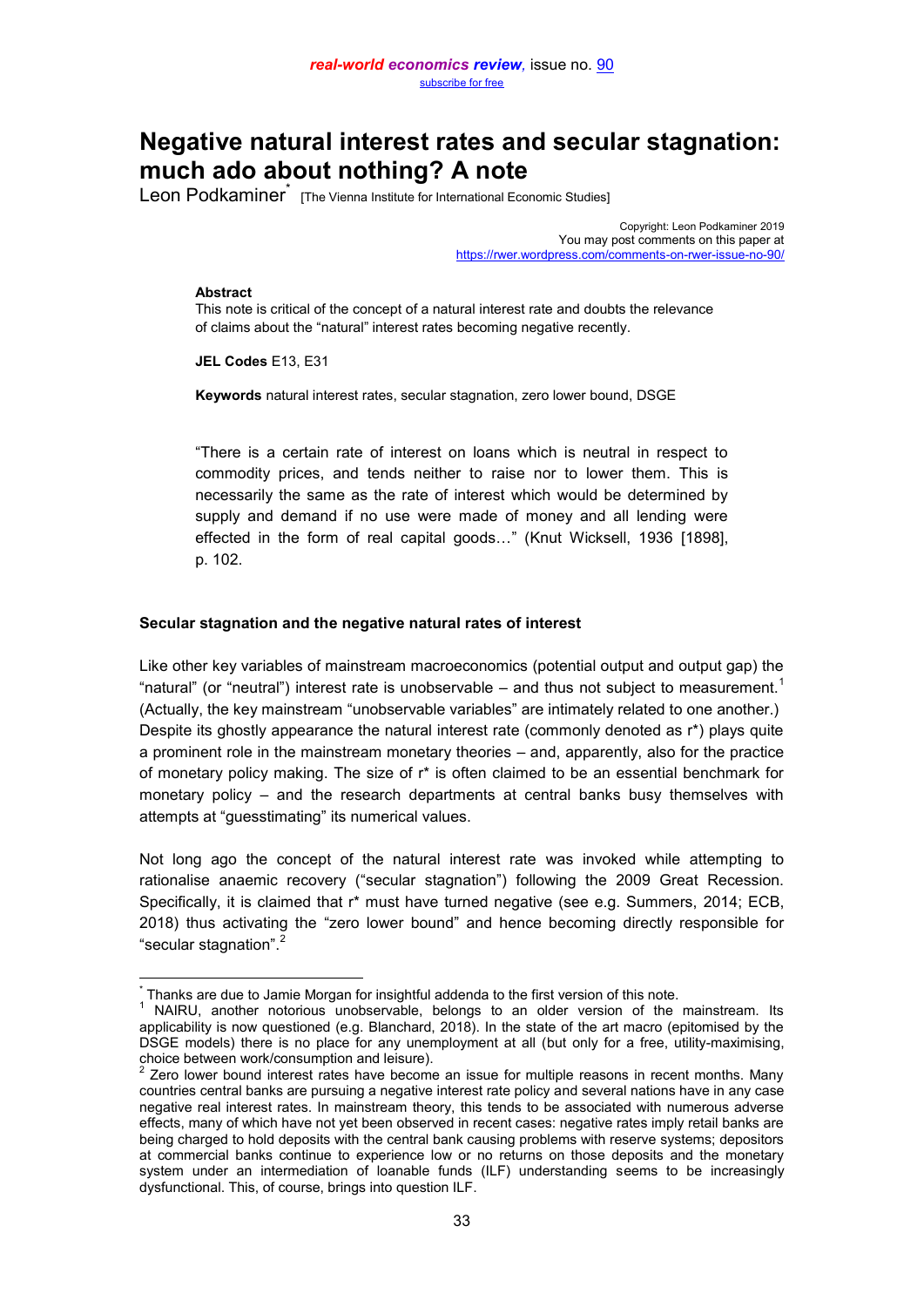#### *real-world economics review,* issue no. [90](http://www.paecon.net/PAEReview/issue90/whole90.pdf) [subscribe for free](http://www.feedblitz.com/f/f.fbz?Sub=332386)

The reasons why r\* should have at last become negative (following its presumed long-term decline) have not been convincingly explained while its "estimates" are more than problematic. $^3$  In particular it is not satisfactory to suggest that falling/negative r\* follows, one way or another, from "*a significant shift in the natural balance between savings and investment*" (see e.g. Summers, 2014, p. 69).

## **Are "excessive" savings responsible for falling (negative) r\*?**

The sums of money invested by any firm augmenting its stock of fixed assets may depend on (or even be determined by) the stock of money savings *accumulated* by that firm (or by its willing lenders) in the past, or even during the investment period. It is however an elementary mistake to suppose that the magnitude of *aggregate* national investment in a given period is determined by the aggregate of sums of money (or some other financial assets) saved *during* that period, or before it. $4$ 

Rudimentary macroeconomics identifies savings with investment (of course, for simplicity here we are ignoring the foreign balance, a GDP component). At the *macro* level savings and investments are two sides of the same coin. No imbalance between the two items is then possible. With investment identically equal to saving the interest rate (natural or any other) cannot be determined by their equality. In practice it is possible to draw conclusions from the imbalances between saving and investment only when the term "saving" is somehow misinterpreted.

Observe that at the macro level causality runs (logically but not temporarily) from current investments to current savings – with the latter mirroring the former instantaneously.<sup>5</sup> The suggestion that investments may be too low because so are savings is thus doubly absurd (because it suggests a possibility of imbalance between the two and presumes the causality running from savings to investment). The same qualification applies to the idea of the "global saving glut" – income unspent (and yet non-invested) aimlessly "vagabonding" around the globe.

# **The natural interest rate in the basic DSGE model**

The existence of potentially harmful effects of negative r\* could be squared with the following form of the Investment–Saving (IS) function featuring in the basic version of the New Keynesian Dynamic Stochastic General Equilibrium (DSGE) model<sup>6</sup>:

 3 The leading "estimation methodology" (Laubach and Williams, 2003) assumes that r\* must stand in a certain relation to the output gap. A logical circularity of this approach would seem quite obvious. The output gap is not only unobservable itself, but also conceptually dependent on r\* (see the IS formula below).<br><sup>4</sup> There is also the issue of dynamic changes in money balances created through the activity of retail

bank lending; since this activity is not in accordance with ILF (gathering of capital as savings to lend out) it adds complexity to the savings investment identity and also tends to accord with the claim that investment drives savings, so any identity between the two is (as suggested later) the reverse of that assumed by standard mainstream economics.<br><sup>5</sup> Most Central European countries emerged from WWII without any financial, or monetary, "savings"

whatsoever. And yet very high investments (reconstruction and industrialisation) started right away in most of them. Those investments turned out to represent national savings.

 $^6$  See e.g. Galí (2008, p. 49), or Woodford (2003, p. 243). Woodford invokes Wicksell's characterisation of r\* while Galí does not. Of course it is a misnomer to name the DSGE equation relating the output gap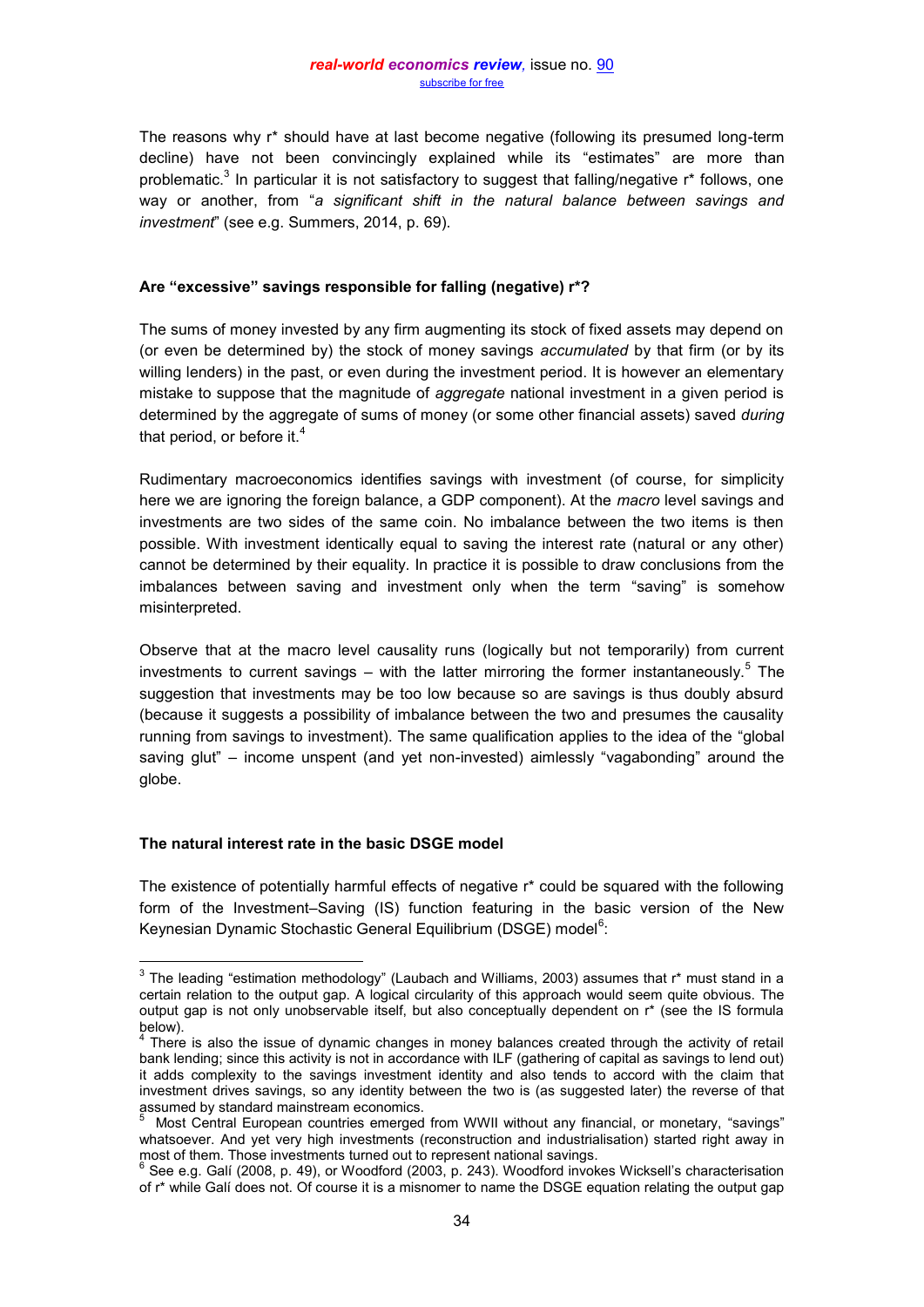$y_t = E_t y_{t+1} - \sigma(i_t - E_t \pi_{t+1} - r_t^*) +$  "shock"

where:  $y$  is the output gap, t indexes time,  $E$  is the (rational) expectation (of output gap, inflation) by the "representative agent", σ is a parameter  $(0 < σ < 1)$  related to the representative agent's preference for consumption, i is the central bank's nominal policy interest rate,  $π$  is the inflation rate, r\* is the natural interest rate and "shock" is yet another unobservable (in addition to the output gap and the "expected" items on the right-hand side of the IS equation). It is worth observing that the term  $E_1y_{t+1}$  must be interpreted as the "representative agent" (rational) expectation of the future output gap. Thus such an "agent" is endowed not only with a rational foresight, but also with the way of assessing an *unobservable* item.

The term  $(i_t - E_t \pi_{t+1})$  should represent the central bank's interest rate (in real terms). Under stable (and predictable) inflation  ${\sf E}_{\sf t}$ π<sub>t+1</sub> can be approximated by current observed inflation: π<sub>t</sub>. Even if i<sub>t</sub> is small (as it usually is under low inflation or deflation) a negative r<sub>t</sub>\* would result in the whole term  $(i_t - \pi_t - r_t^*)$  being positive. Thus this term's impact on  $y_t$  may only be negative. If that negative impact is sufficiently large (in absolute terms) it could make much of the righthand side of the IS formula  $(E_t y_{t+1} - \sigma(i_t - E_t \pi_{t+1} - r_t^*))$  negative as well. Absent positive shocks, a perpetually negative output gap  $(y<sub>t</sub> < 0)$  would emerge under such conditions.

Arithmetically, the term  $(i_t - \pi_t - r_t^*)$  could here be negative (and thus its impact on  $y_t$  positive) only with a sufficiently negative nominal policy rate  $(i_t)$ . Because (as seems quite obvious) the nominal policy interest rates cannot be pushed too much below zero (the "zero lower bound bites") this is not considered a realistic option for ending a permanently negative output gap (or "secular stagnation"). What remains  $-$  if one accepts this version of the IS story  $-$  is to "stay patient" – wait for some positive "shocks" (perhaps in the form of a fiscal impulse, or the emergence of some asset bubbles) or some inexplicable (exogenous) changes in expectations.

# **A digression: isn't the natural interest rate an economic unicorn?**

 $\overline{a}$ 

Judging the magnitude of an unobservable variable (such as the natural interest rate) by reference to another unobservable variable (or collection of such variables) is obviously not a very sane approach. Moreover, it may create the impression that such a variable – even if unobservable – does actually exist. But in fact such a variable may be pure fiction, a kind of economic unicorn – or an item with mutually excluding characteristics.

Wicksell's original claim that "*There is a certain rate of interest on loans which is neutral in respect to commodity prices, and tends neither to raise nor to lower them"* presumes the existence of such an equilibrium rate. But what guarantees the existence of such a rate (and/or its stability and uniqueness)?

to the interest rate **The Investment-Saving** schedule (or function). The model ignores investment spending. All output produced is consumed momentarily (thus there are no savings). Galí (2008) develops a succession of DSGE models – none of them allows for investment in fixed assets.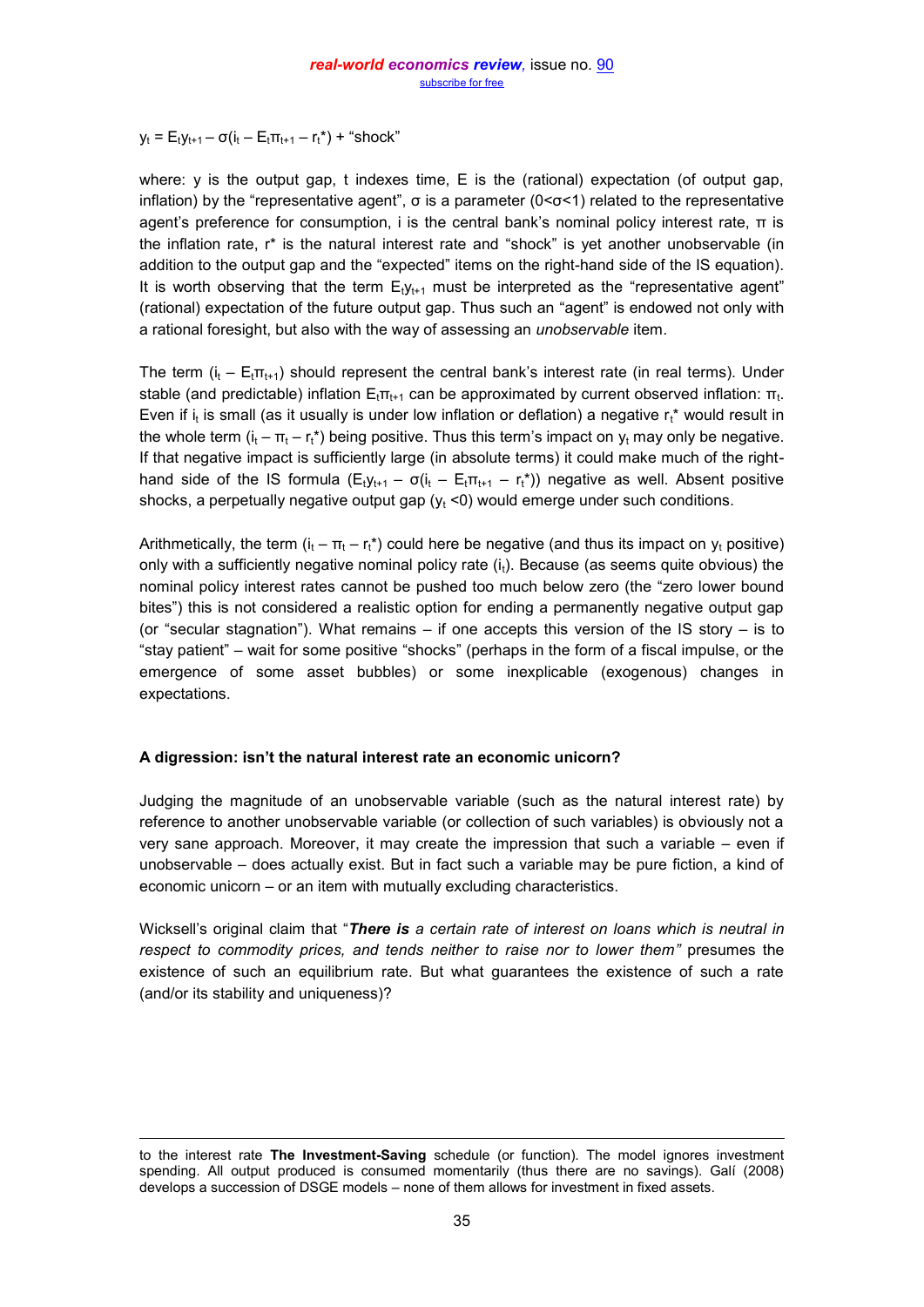The rather curious aspect of the natural interest rate concept is its reference to inflation ("*raising or falling commodity prices*") under "counterfactual" conditions (absence of money, frictions, shocks and other nuisance factors). But, under the absence of money, the price level remains indeterminate – and so is inflation. At best (under a unique barter-exchange general equilibrium) only the *relative* prices are determinate and can rise and fall – but only vs. one another!

Wicksell's logical error (making reference to inflation in a moneyless economy) has not been corrected by the Neo-Wicksellians. Actually, Woodford (2003, pp. 62-4) dodges the problem. On the one hand it is claimed that the "price level in a cashless economy is in principle determinate". But then money is introduced through the back door – in the form of "central bank liability which may or may not have any physical existence". $^7$ 

That the DSGE models lack realism (e.g. by ruling out involuntary unemployment or introducing a "representative agent" amalgamating workers with their employers) and are failing miserably as forecasting tools does not seem to trouble their proponents. But at least they should try to get rid of ambiguous concepts and self-contradictory definitions behind their key variables.

## **Real short**-**term interest rates have followed declining trends**

į

Perhaps it may be more acceptable to try to gauge the trends in the natural interest rates (assuming they exist, though not necessarily reflecting the conditions obtaining under "counterfactual conditions") by direct reference to the observed tendencies with respect to observed inflation and real-interest rates.

Inflation (at least in the leading industrial countries) has been downwards trending since at least the early 1990s. This is an aspect of the "great moderation" which ended in 2009 (and was then followed, as far as price levels go, by deflationary tendencies).

Under generally low and fairly stable inflation prevailing since 2009, real interest rates (long since following declining trends) have eventually turned negative (see Figure 1 showing short-term interest rates in major industrial countries since 1961). This seems to support the conviction that the "natural" interest rates must have followed similarly declining trajectories and ended up in negative territory.

Of course this conviction is not literally consistent with Wicksell's original (or Woodford's newer) definition which required that the economy in question is not only perfectly competitive, but also moneyless. Neither condition is satisfied in the really existing industrial (and almost all other) countries.<sup>8</sup>

<sup>7</sup> Arguably, Wicksell might have assumed that all prices were relative – with gold being the (then) obvious (and immutable) numeraire. Perhaps it was unimaginable to express prices of any commodity (rising or falling) in relation to anything else but gold – without clearly realising the fact that gold was then money after all – as well as yet another commodity.

<sup>&</sup>lt;sup>8</sup> The *models* of perfectly competitive and moneyless (barter) economies (e.g. in the Walrasian tradition) can work excellently (in the learned treatises). But could one really imagine a moneyless (barter-based) developed market economy to function competitively – or at all?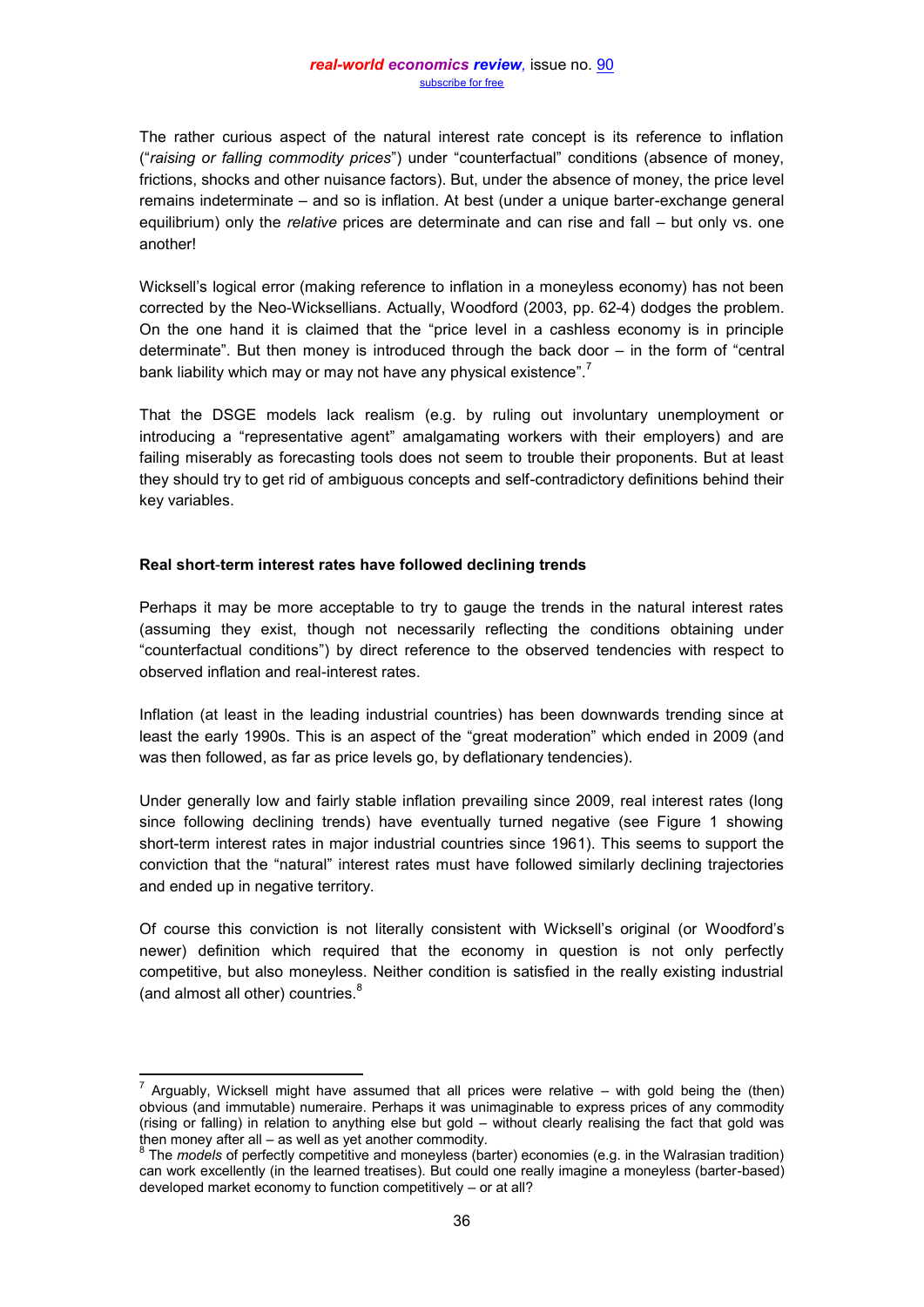#### *real-world economics review,* issue no. [90](http://www.paecon.net/PAEReview/issue90/whole90.pdf) [subscribe for free](http://www.feedblitz.com/f/f.fbz?Sub=332386)





Source: AMECO. "Real short-term interest rate" (AMECO item ISRV) is, essentially, the nominal 3 month money market rate divided by the GDP price deflator.



**Figure 2** *Net returns on net capital stock, 1961– 2018 (2010=100)*

Source: AMECO. "Net returns on net capital stock" (AMECO item APNDK) is the ratio of net domestic income less employees compensation over net capital stock (at current prices).

# **The natural interest rates radically divorced from capital profitability?**

*"… It comes to much the same thing to describe it [the natural interest rate] as the current value of the natural rate of interest on capital" (Wicksell, (1898), p. 102).* 

Under Wicksell's alternative characterisation of the natural interest rate (as the rate of return on capital<sup>9</sup>) the factual developments observed since the late 1970s through early 2000s (and

 9 Again, let us gloss over the issue of existence/uniqueness of the *natural rate of interest on capital* and of its measurability under "counterfactual" conditions (absence of money etc.).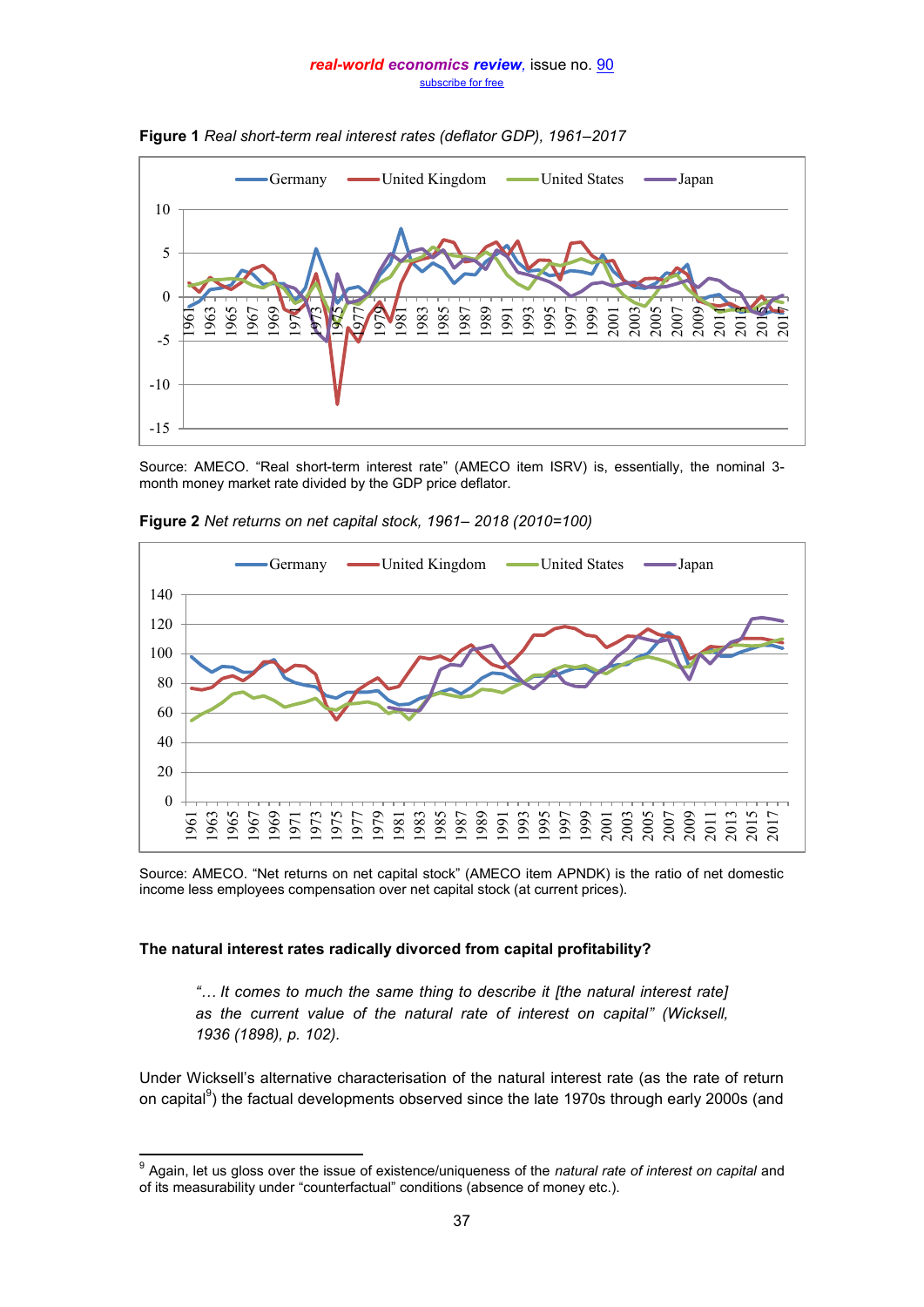then again since 2009) could suggest that the natural interest rate has been *increasing* (see Figure 2).

As can be seen, two apparently equivalent definitions of the natural interest rate suggest qualitatively divergent interpretations of the factual developments. The first suggests that the natural interest rate may have been falling while the second that it may have been rising. The conclusion to be drawn from this is that one does not really know. The natural interest rate may have become negative recently – but it is equally legitimate to claim that it has become pretty large – and positive. Perhaps the most important conclusion would be that its eventual sign and size may not matter at all.

## **The irrelevance of interest rates (natural or otherwise)**

 $\overline{a}$ 

It is not a problem to "derive" a simpler "approximate" formula for IS. Actually such an IS form *not* featuring r\* comes first while developing the canonical log-linearized New Keynesian DSGE model (see e.g. Galí, 2008, p. 46). To arrive at the form featuring r\* some semantic effort is required (to redefine the variables and parameters of the resulting benchmark DSGE model $10$ ).

The ease with which one can manipulate, in the DSGE models, the attributes of the mythical "representative worker-employer" (or of the monetary authority, "firms", "technology", "shocks", etc.) is as disquieting as the arbitrariness in "calibrating" the models' parameters. It may seem advisable to consider as irrelevant and *unfortunately useless "*most state of the art academic monetary economics" (Buiter, 2009). The same applies not only to the concept of a natural micro-founded interest rate but also to the old (Hicks') idea of a negatively-sloping IS schedule. Of course this is not to claim that the IS must be positively-sloping - though this eventuality cannot be ruled out in some circumstances (Podkaminer, 1997). Instead, it would seem legitimate to take it for granted that the impacts of moderately<sup>11</sup> changing interest rates on output tend to be rather unsystematic, dependent also on the real developments, and actually too difficult to model.<sup>12</sup> In any case, in the real world the effects of moderate interest rate variations seem to be of the second order of importance – in contrast to fiscal and other aggregate demand-side impulses which the current mainstream tends to treat as "exogenous shocks".

Understanding "secular stagnation" may require the study of real forces behind historically evolving global consumption and investment trajectories. One of these forces was the overall economic paradigm change of the late 1970s and early 1980s – the rise of neoliberalism as the ruling principle behind economic and social policy making (see e.g. Podkaminer, 2015; Palley, 2018).

 $10$  The benchmark 3-equation DSGE model has – in addition to an IS formula – the equations for the "new" Phillips curve and the Taylor Rule.

<sup>&</sup>lt;sup>11</sup> Because the DSGE models work with *local* (log-linearized) approximations around the presumed steady state trajectories, they cannot say anything about the effects of larger changes, or shocks, to the variables or parameters considered.

 $12$  There are multiple issues here. For example, activity according to the ambiguities of Keynes's marginal efficiency of capital, and the balance in a modern economy between ownership and production and trading of financial assets and productive investment (since a financialized economy may have more activity at higher interest rates, since this benefits rentiers, though it harms debtors – in any case, the relation to interest rates may contrast with that for productive investment, even if it is expected return that matters – as such the outcome of interest rate movements is conditional and complex though not arbitrary).